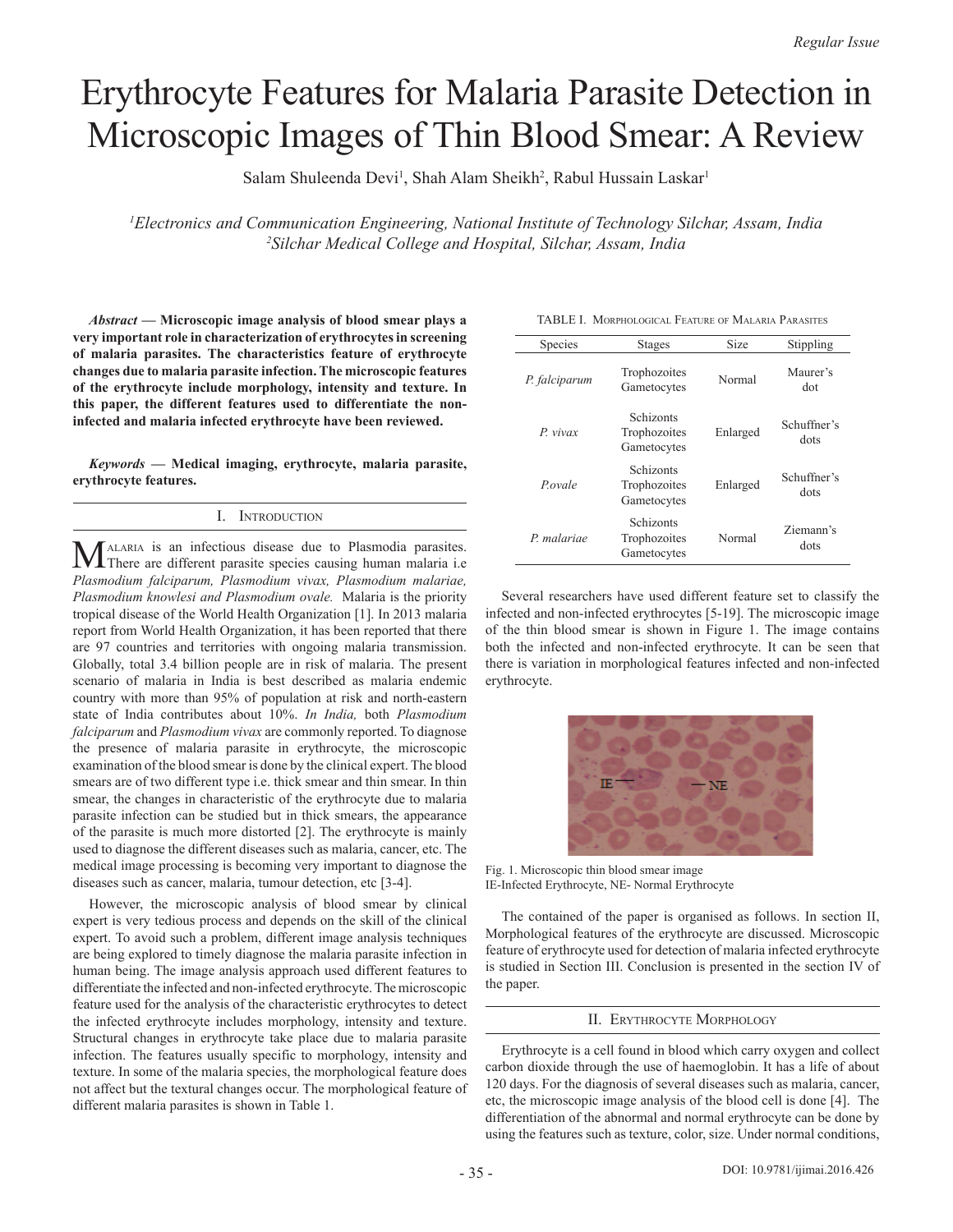mature erythrocytes are round, biconcave disc-shaped, a nuclear cells with size of around 7-8 microns in diameter. The term normocytic is used to express normality of erythrocyte. Due to the malaria infection, the morphological features of the erythrocyte changes as shown in Fig. 2.



## III. Microscopic feature extraction

Feature extraction is the quantitative measurements of images typically used for identifying objects or region of interest and/or analyzes the pathology of a structure or tissues in the pathology slides. Once the features have been computed, appropriate selection of a subgroup of the significant and robust features is necessary to improve the classification accuracy and minimizing the overall complexity. In order to distinguish between infected and non-infected erythrocytes, different features have been used from the image array and compute new variables that concentrate information to separate classes. Such feature set consist of features leading to large betweenclass distance and small within-class variance in the feature vector space, i.e. the set of features can discriminate between different classes as well as possible. Some set of features that can distinguish between infected and non-infected erythrocytes are morphological features, intensity features and textures features.

Morphological features characterize the overall shape and size of the erythrocyte without taking the density into account. It is also reported that the size of the erythrocyte enlarged in *P.vivax and P.ovale* infection. In case of *P.falciparum*, the size of the erythrocyte remains same. Morphological features include shape features such as area, perimeter, compactness ratio, eccentricity, bending energy, minor axis of the bestfit ellipse, major axis of the best fit ellipse, Hu's moment, area granulometry, roundness ratio [5]. The texture feature gives the spatial distribution of the intensity in a particular region. An intensity and texture features includes gray level co occurrence matrix (GLCM), Gray level run length matrix, histogram, local binary pattern, color histogram, entropy, laplacian texture, gradient texture, color channel histogram such as saturation histogram [6] [7][8]. There are several feature set used by researchers in order to classify the infected and non-infected erythrocyte. F. Boray Tek et. al. used a set of feature which consist of colour histogram, colour auto-correlogram, area granuometry, relative shape measurements, Hu moments, scale invariance and number of colours to diagnose the malaria parasite infection in erythrocyte [7]. Automated image processing method for the diagnosis and classification of malaria infected erythrocyte using relative size and eccentricity features on thin blood smears had been proposed [8]. G.Diaz et. al. proposed a semi-automatic method for quantification and classification of malaria infected erythrocytes. Here, erythrocyte feature is described by a set of histogram features such as color histogram, saturation level histogram, gray scale histogram, tamura texture histogram, and sobel histogram [9]. Springl et. al. proposed an automatic malaria diagnosis through microscopic imaging. In this paper, the features such as Hu set of invariant moment, relative shape measurement, intensity histogram, gradient features, laplacian features, flat texture, co-occurrence matrix, run-length matrix are used to classify the erythrocytes [10]. Digital analysis of changes by *Plasmodium vivax* had been analysed using perimeter, area and form factor

[11]. M.I.Khan et.at.[12] proposed a content based image retrieval approaches for detection of malarial parasite in blood images using intensity histogram and Hu moment as feature.

The color as well as statistical features which include area, perimeter, compactness ratio, metric, saturation histogram, gray scale histogram are used for automatic malaria detection [13]. Kumarasamy et. al. extract a set of feature such as Nuclear density, Nucleo-cytoplasmic ratio, Euler numberare used for automatic identification of malaria parasite stages [14]. The percentage of chromatin dot stained pixels, ring part stained pixels and the standard deviation of the value channel of the HSV representation of each ROI are used as features to classify the malaria infected erythrocytes [15]. A web accessible framework for automated storage with compression and textural classification of malaria parasite images using textural features such as fractal dimension, gray level co-occurrence matrix, run length matrix, local binary pattern [16]. Features such as colour histogram, Hu moment, relative shape measurement, colour auto-correlogram based Mobile Support for Diagnosis of Communicable Diseases in Remote Locations has also been proposed [17]. N. Ahirwar et. al.[18] proposed an image analysis based system for automatic detection and classification of malarial parasite in blood images using gray level texture, geometric features and colour attributes. Multiscale laplacian of Gaussian filter and gabor filter based malaria parasite detection has also been proposed [19]. M.Gosh et. al proposed a textural approach quantitative characterisation of Plasmodium vivax in infected erythrocytes [20]. Automatic screening of malaria parasite based on machine learning with a total 96 features which include entropy, haralick texture, fractal dimension, local binary pattern, histogram based features, gray level run length matrix, gray level co occurrence matrix, shape features, Hu's moment [21]. Malaria Parasite Detection in Giemsa–Stained Blood Cell Images based on features i.e. gradient, flat texture, colour histogram, area granulometry had been studied [22]. Malaria diagnostic system using morphological features has also been proposed [23]. A. N. Nithyaa et.al.[24] proposed a powerful diagnostic tool for automatic classification of various blood diseases using digital image processing technique. Here, histogram based features of various colour channels such as hue, saturation and intensity are used to identify the normal and infected erythrocytes. Fractal dimension and colour channel histogram are used for automatic malaria parasite identification [25]. Malaria disease identification and analysis using image processing based on histogram features had been proposed [26]. Memeu et. al. used the morphological feature as well as textural features for rapid malaria diagnosis. It includes the features such as form factor, roundness, aspect ratio, solidity, extent, compactness, convexity and statistical moment [27]. The diagnosis of malaria on thin blood smears had been proposed. To detect the presence of malaria parasite and to classify the malaria species, image features based on texture, color and geometry of the erythrocyte have been extracted. Features include phase of the image, skewness, kurtosis, standard deviation, energy [28]. N.Linder et. al. [29] proposed a malaria diagnostic tool based on computer vision screening and visualization of plasmodium falciparum candidate areas in digitized blood smears. The method achieved a diagnostic system using a feature set of local binary pattern-rotation invariant local contrast, scale invariant feature transform. Automatic characterization and classification of malaria-infected stages using light microscopic images of thin blood smears had been proposed with total 80 textures features and 16 morphological features [30]. The microscopic features of malaria classification are listed in table 2.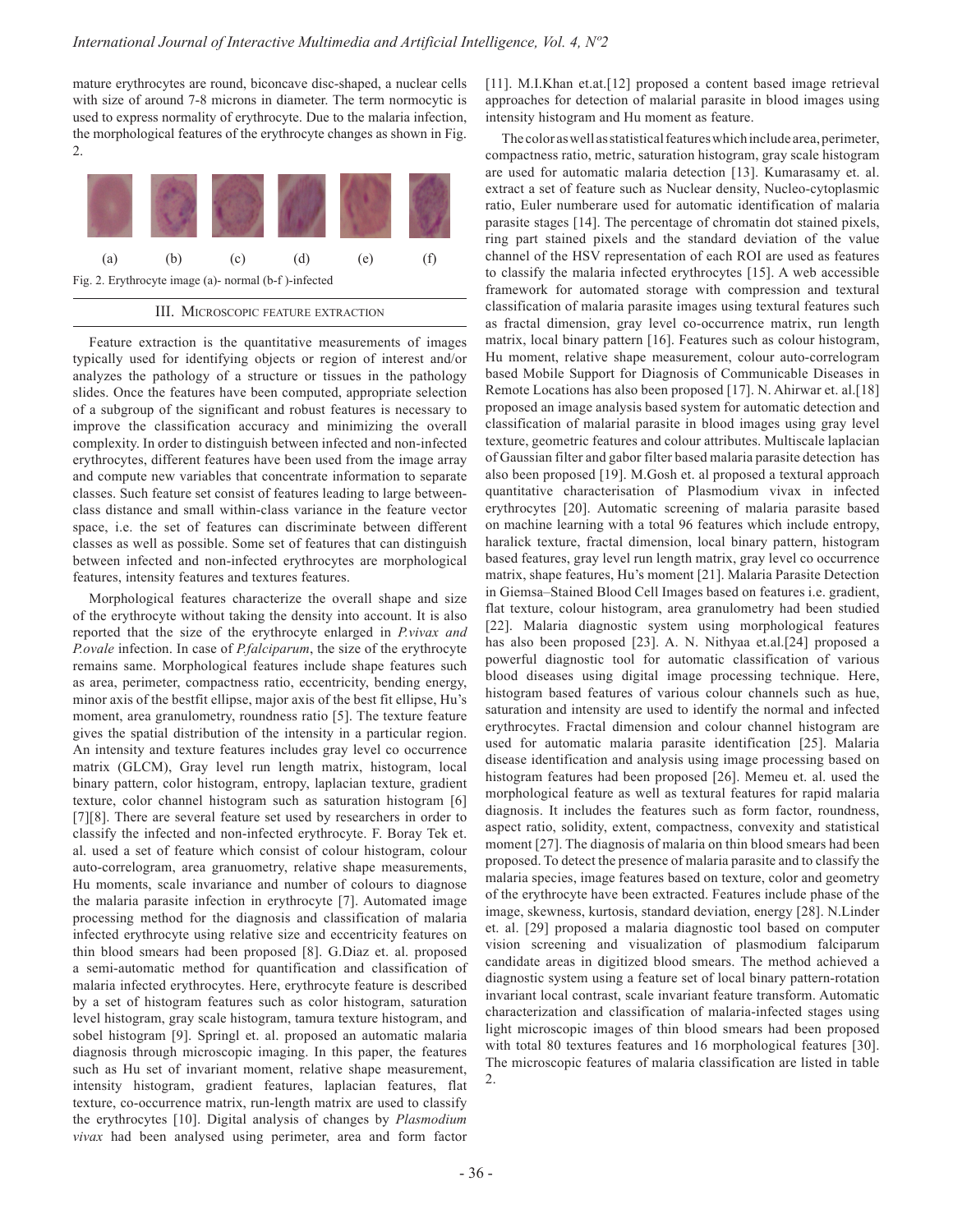TABLE II. Microscopic Features of Malaria Classification

|                            | Features                                                                          |                                                                                                                                                                               |                                                                                                  |
|----------------------------|-----------------------------------------------------------------------------------|-------------------------------------------------------------------------------------------------------------------------------------------------------------------------------|--------------------------------------------------------------------------------------------------|
| Authors                    | Morphological                                                                     | Texture and Intensity                                                                                                                                                         | Performance statistics (%)                                                                       |
| C.Di. Ruberto (2001)       | Granulometry,<br>Regional Extrema                                                 |                                                                                                                                                                               |                                                                                                  |
| F. Boray Tek (2006)        | Hu's moment,<br>Relative shape measurements                                       | Colour histogram                                                                                                                                                              | Sensitivity-74<br>Specificity-98<br>Positive prediction value-95<br>Negative prediction value-95 |
| F. Boray Tek (2010)        | Area granuometry,<br>Relative shape measurements, Hu moments,<br>Scale invariance | Colour auto-correlogram,<br>Colour histogram                                                                                                                                  | Sensitivity-72.4<br>Specificity-97.6                                                             |
| N. E. Ross (2006)          | Relative size.<br>Eccentricity                                                    |                                                                                                                                                                               | Sensitivity-85<br>Positive prediction value-81                                                   |
| G. Diaz (2009)             |                                                                                   | Color histogram,<br>Saturation level histogram,<br>Gray scale histogram,<br>Tamura texture histogram,<br>Sobel histogram                                                      | Sensitivity-94<br>Specificity-98.7                                                               |
| V. Springl (2009)          | Hu invariant moment,<br>Relative shape measurement                                | Intensity histogram,<br>Gradient features.<br>Laplacian features,<br>Flat texture,<br>Co-occurrence matrix,<br>Run-length matrix                                              |                                                                                                  |
| M. Edison (2011)           | Perimeter,<br>Area,<br>Form factor                                                |                                                                                                                                                                               |                                                                                                  |
| M. I. Khan (2011)          | Hu moments                                                                        | Intensity histogram                                                                                                                                                           | Sensitivity-85.5<br>Positive prediction value-81                                                 |
| S. S. Savkare (2011)       | Area, Perimeter,<br>Compactness ratio, Metric                                     | Saturation histogram,<br>Gray scale histogram                                                                                                                                 | Sensitivity-93.12<br>Specificity-93.17                                                           |
| S. K. Kumarasamy<br>(2011) | Nuclear density,<br>Nucleo-cytoplasmic ratio, Euler number                        |                                                                                                                                                                               | Accuracy<br>Eythrocyte-97<br>Infected erythrocyte-85.3<br>Parasitaemia-85.3                      |
| K.Prasad (2012)            | Percentage, Standard Deviation                                                    |                                                                                                                                                                               |                                                                                                  |
| M.Maity (2012)             |                                                                                   | Fractal dimension,<br>Gray level co-occurrence matrix,<br>Run length matrix,<br>Local binary pattern                                                                          | Sensitivity-99<br>Specificity-99.8<br>Precision-99.1                                             |
| M.Cesario (2012)           | Hu moments,<br>Relative shape measurement                                         | Colour auto-correlogram,<br>Colour histogram                                                                                                                                  | $---$                                                                                            |
| N.Ahirwar (2012)           | Geometric (shape, size)                                                           | Gray level texture,<br>Colour histogram                                                                                                                                       | ----                                                                                             |
| S.Suryawanshi (2013)       |                                                                                   | Multiscale Laplacian of Gaussian,<br>Gabor                                                                                                                                    | $---$                                                                                            |
| M. Ghosh (2013)            |                                                                                   | Fractal dimension.<br>Gray level co-occurrence matrix                                                                                                                         | Accuracy-98                                                                                      |
| D. K. Das (2013)           | Shape features,<br>Hu moment                                                      | Entropy,<br>Haralick texture,<br>Fractal dimension,<br>Local binary pattern,<br>Histogram based features,<br>Gray level run length matrix,<br>Gray level co occurrence matrix | Accuracy-84                                                                                      |
| L.Malihi(2013)             | Area granuometry,<br>Hu moment                                                    | Gradient,<br>Flat texture,<br>Colour histogram,                                                                                                                               | Accuracy-91                                                                                      |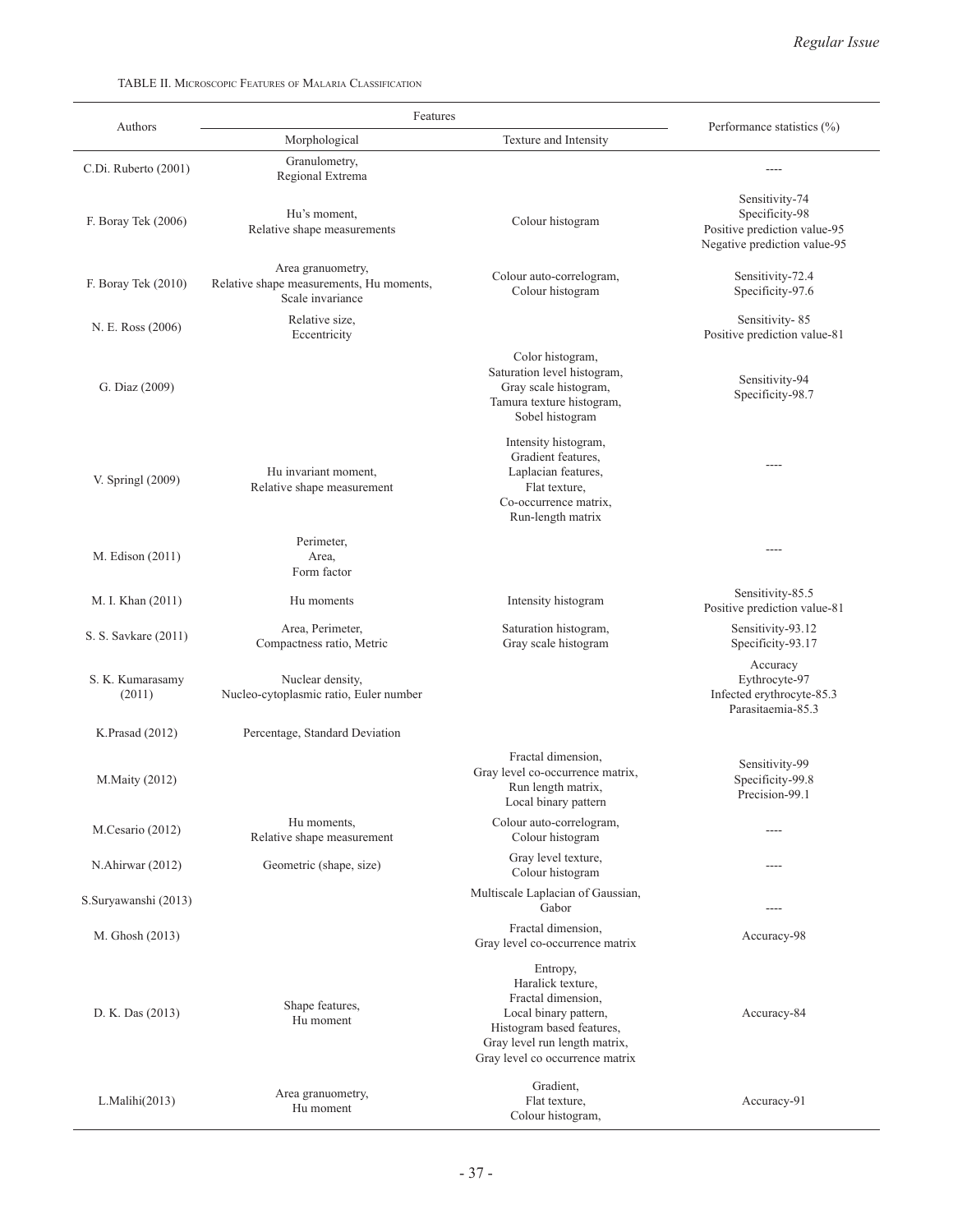|                                                                                                                                                                                                                                                                                                                                                                                                                                                           |                      | Features                                                                                                                                                                                                                                                                                              |              |                                                                                                                                                                                                                                                                                                                                                                                                                                                                                                                                                                                                                                                                                  |                                                                                                                                                                                                                                                                                                                 |  |
|-----------------------------------------------------------------------------------------------------------------------------------------------------------------------------------------------------------------------------------------------------------------------------------------------------------------------------------------------------------------------------------------------------------------------------------------------------------|----------------------|-------------------------------------------------------------------------------------------------------------------------------------------------------------------------------------------------------------------------------------------------------------------------------------------------------|--------------|----------------------------------------------------------------------------------------------------------------------------------------------------------------------------------------------------------------------------------------------------------------------------------------------------------------------------------------------------------------------------------------------------------------------------------------------------------------------------------------------------------------------------------------------------------------------------------------------------------------------------------------------------------------------------------|-----------------------------------------------------------------------------------------------------------------------------------------------------------------------------------------------------------------------------------------------------------------------------------------------------------------|--|
|                                                                                                                                                                                                                                                                                                                                                                                                                                                           | Authors              | Morphological                                                                                                                                                                                                                                                                                         |              | Texture and Intensity                                                                                                                                                                                                                                                                                                                                                                                                                                                                                                                                                                                                                                                            | Performance statistics (%)                                                                                                                                                                                                                                                                                      |  |
|                                                                                                                                                                                                                                                                                                                                                                                                                                                           | V.P.Vink (2013)      |                                                                                                                                                                                                                                                                                                       |              | Histogram based features (mean,<br>Variance, kurtosis, skewness, energy,<br>entropy)                                                                                                                                                                                                                                                                                                                                                                                                                                                                                                                                                                                             | Sensitivity-75<br>Specificity-99.99                                                                                                                                                                                                                                                                             |  |
|                                                                                                                                                                                                                                                                                                                                                                                                                                                           | A. N. Nithyaa (2013) |                                                                                                                                                                                                                                                                                                       |              | Hue histogram,<br>Saturation histogram,<br>Intensity histogram (mean,<br>Variance, kurtosis, skewness, energy,<br>entropy)                                                                                                                                                                                                                                                                                                                                                                                                                                                                                                                                                       |                                                                                                                                                                                                                                                                                                                 |  |
|                                                                                                                                                                                                                                                                                                                                                                                                                                                           | M.Chayadevi (2014)   |                                                                                                                                                                                                                                                                                                       |              | Fractal dimension,<br>Colour channel intensity                                                                                                                                                                                                                                                                                                                                                                                                                                                                                                                                                                                                                                   | Accuracy-94.45, Specificity-94.68,<br>Sensitivity-94.32, Precision-96.41                                                                                                                                                                                                                                        |  |
|                                                                                                                                                                                                                                                                                                                                                                                                                                                           | S.N.Chavan (2014)    |                                                                                                                                                                                                                                                                                                       |              | Histogram based features (mean,<br>Variance, kurtosis, skewness, energy,<br>entropy)                                                                                                                                                                                                                                                                                                                                                                                                                                                                                                                                                                                             | Accuracy-98.25                                                                                                                                                                                                                                                                                                  |  |
|                                                                                                                                                                                                                                                                                                                                                                                                                                                           | D.M. Memeu (2014)    | Form factor, Roundness, Aspect ratio,<br>Solidity, Extent, Compactness, Convexity<br>and Statistical moment                                                                                                                                                                                           |              |                                                                                                                                                                                                                                                                                                                                                                                                                                                                                                                                                                                                                                                                                  | Accuracy-79                                                                                                                                                                                                                                                                                                     |  |
|                                                                                                                                                                                                                                                                                                                                                                                                                                                           | S. Annaldas (2014)   |                                                                                                                                                                                                                                                                                                       |              | Histogram based features (phase of the<br>image, skewness, kurtosis, standard<br>deviation, energy)                                                                                                                                                                                                                                                                                                                                                                                                                                                                                                                                                                              | Accuracy-98.25                                                                                                                                                                                                                                                                                                  |  |
|                                                                                                                                                                                                                                                                                                                                                                                                                                                           | N. Linder (2014)     |                                                                                                                                                                                                                                                                                                       |              | Local binary pattern-rotation invariant<br>local contrast.<br>Scale invariant feature transform                                                                                                                                                                                                                                                                                                                                                                                                                                                                                                                                                                                  | Sensitivity-92.5<br>Specificity-100                                                                                                                                                                                                                                                                             |  |
|                                                                                                                                                                                                                                                                                                                                                                                                                                                           | D. K Das (2015)      | Shape features,<br>Hu moment                                                                                                                                                                                                                                                                          |              | Entropy,<br>Haralick texture.<br>Fractal dimension,<br>Local binary pattern,<br>Histogram based features,<br>Gray level run length matrix,                                                                                                                                                                                                                                                                                                                                                                                                                                                                                                                                       | Accuracy-96.84                                                                                                                                                                                                                                                                                                  |  |
|                                                                                                                                                                                                                                                                                                                                                                                                                                                           |                      | <b>IV. CONCLUSION</b><br>This paper gives an outline of different feature sets used for<br>malaria infected erythrocyte classification. Different set of features                                                                                                                                     | $[5]$<br>[6] | Processing for Evaluating Malaria Disease", Springer, 2001.                                                                                                                                                                                                                                                                                                                                                                                                                                                                                                                                                                                                                      | C.Di Ruberto, A. Dempster, S.Khan, and B.Jarra, "Morphological Image<br>F.B. Tek, A.G. Dempster, I. Kale, "Malaria Parasite Detection in Peripheral<br>Blood Images", In: Proceedings of the British Machine Vision Conference,                                                                                 |  |
| can be developed to effectively classify the infected and non-infected<br>erythrocytes. The main goal of the erythrocyte feature extraction is to<br>effectively diagnose the presence of the malaria parasite host inside<br>the erythrocyte. In malaria parasite infection, the structural features<br>of the erythrocyte changes for every parasite life-cycle stages. From<br>the analysis of the different set of features, it may be concluded that |                      |                                                                                                                                                                                                                                                                                                       | $[7]$<br>[8] | UK, pp. 347-356, 2006.<br>F. Boray Tek, "Parasite detection and identification for automated thin<br>blood film malaria diagnosis", Computer vision and Image Understanding,<br>pp.21-31, 2007.<br>N. E. Ross, Charles J. Pritchard, David M. Rubin, Adriano G. Duse,<br>"Automated image processing method for the diagnosis and classification<br>of malaria on thin blood smears", Medical & Biological Engineering $\&$<br>Computing , 2006.<br>G. Diaz, F. A. Gonzalez, E. Romero, "A semi-automatic method for<br>quantification and classification of erythrocytes infected with malaria<br>parasites in microscopic images", Journal of Biomedical Informatics,<br>2009. |                                                                                                                                                                                                                                                                                                                 |  |
| there is no individual features which can be considered good for<br>the classification of infected, non-infected erythrocyte and malaria<br>infection stages classification. Further analysis can be done to improve<br>the classification accuracy of the system by introducing strong and<br>efficient features.                                                                                                                                        |                      | [9]                                                                                                                                                                                                                                                                                                   |              |                                                                                                                                                                                                                                                                                                                                                                                                                                                                                                                                                                                                                                                                                  |                                                                                                                                                                                                                                                                                                                 |  |
|                                                                                                                                                                                                                                                                                                                                                                                                                                                           |                      |                                                                                                                                                                                                                                                                                                       |              |                                                                                                                                                                                                                                                                                                                                                                                                                                                                                                                                                                                                                                                                                  | [10] V. Springl, "Automatic Malaria Diagnosis through Microscopic Imaging".                                                                                                                                                                                                                                     |  |
| <b>REFERENCES</b>                                                                                                                                                                                                                                                                                                                                                                                                                                         |                      |                                                                                                                                                                                                                                                                                                       | [11]         | Thesis, Faculty of Electrical Engineering. Prague, 2009.                                                                                                                                                                                                                                                                                                                                                                                                                                                                                                                                                                                                                         | M.Edison, J.B. Jeeva, , M.Singh, " Digital analysis of changes by                                                                                                                                                                                                                                               |  |
| $[1] % \includegraphics[width=0.9\columnwidth]{figures/fig_10.pdf} \caption{The figure shows the number of times of the estimators in the left and right.} \label{fig:fig:time}$<br>$\lceil 2 \rceil$                                                                                                                                                                                                                                                     | 218, 2010.           | S. Dhiman, I. Baruah and L. Singh, "Military Malaria in Northeast Region<br>of India", Defence Science Journal, Vol. 60, No. 2, March 2010, pp. 213-<br>S. S. Devi, R. Kumar, and R. H. Laskar, "Recent Advances on Erythrocyte<br>Image Segmentation for Biomedical Applications," In Proceedings of | 12           | Biology , Vol.49, pp.11-15, 2011.<br>Biometrics Bioinf. Vol.5, pp. 97–110, 2011.                                                                                                                                                                                                                                                                                                                                                                                                                                                                                                                                                                                                 | plasmodium vivax malaria in erythrocytes", Indian Journal of Experimental<br>M.I.Khan, B.Acharya, B.K Singh, J. Soni, "Content based image retrieval<br>approaches for detection of malarial parasite in blood images", Int. J.<br>[13] S.S. Saykare, and S.P. Narote "Automatic detection of malaria parasites |  |

- [13] S. S. Savkare, and S. P. Narote , "Automatic detection of malaria parasites for estimating parasitemia", Int. J. Comput. Sci. Secur., vol. 5, no. 3, pp.310–315, 2011.
- [14] S. K. Kumarasamy, S. H. Ong, K. S. W. Tan, "Robust contour reconstruction of red blood cells and parasites in the automated identification of the stages of malarial infection", Machine Vision and Applications, vol. 22, pp. 61-469, 2011.
- [15] K.Prasad, J. Winter, U.M. Bhat, R.V. Acharya, G. K. Prabhu, "Image Analysis Approach for Development of a Decision Support System for

Fourth International Conference on Soft Computing for Problem Solving,

[3] A. A. N. Diaz, B. L. L. Tofe, "Computer-aided diagnosis of pancreatic and lung cancer", International Journal of Interactive Multimedia and

[4] J. G. Castellot, J. L. Bello, "ADT-3D Tumor Detection Assistant in 3D", International Journal of Interactive Multimedia and Artificial Intelligence,

Springer India, 353-359, January 2015.

vol.1, no.1, pp.6-15, 2008.

Artificial Intelligence, vol.1, no.1, pp.16-24, 2008.